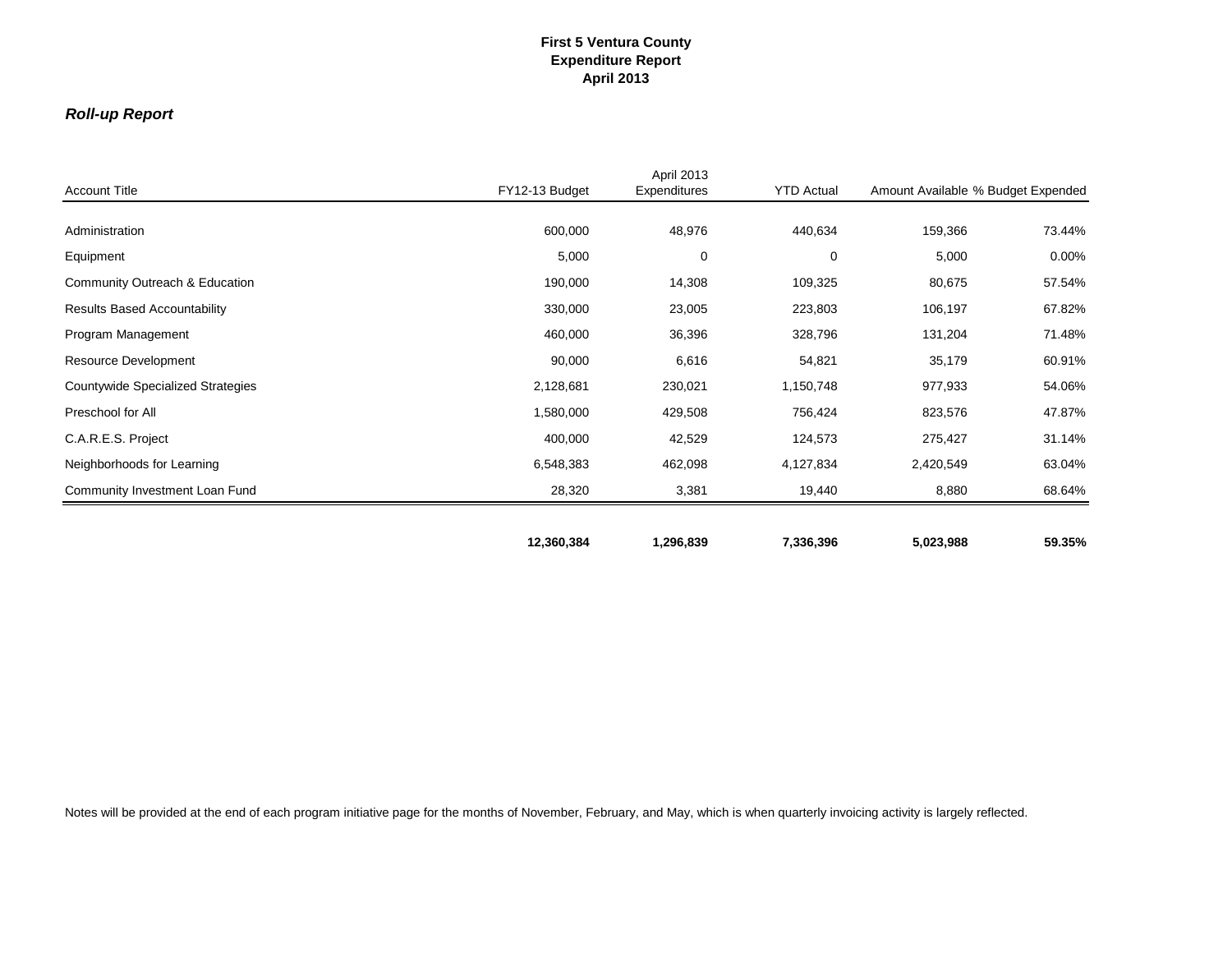#### *100 - Administration*

| <b>Account Title</b>                   | FY12-13 Budget | April 2013<br>Expenditures | <b>YTD Actual</b> | Amount Available % Budget Expended |        |
|----------------------------------------|----------------|----------------------------|-------------------|------------------------------------|--------|
| Salaries                               | 325,100        | 23,133                     | 251,256           | 73,844                             | 77.29% |
| Overtime                               | 2,900          | $\mathbf 0$                | 130               | 2,770                              | 4.47%  |
| <b>Supplemental Payments</b>           | 4,500          | 346                        | 3,548             | 952                                | 78.85% |
| <b>Retirement Contribution</b>         | 12,600         | 905                        | 9,707             | 2,893                              | 77.04% |
| <b>FICA</b>                            | 19,600         | 1,426                      | 13,879            | 5,721                              | 70.81% |
| Medicare                               | 4,900          | 333                        | 3,613             | 1,287                              | 73.73% |
| <b>Health Insurance</b>                | 78,800         | 11,644                     | 62,657            | 16,143                             | 79.51% |
| State Unemployment/ETT                 | 2,600          | $\mathbf 0$                | 1,062             | 1,538                              | 40.84% |
| Workers Comp Insurance                 | 2,500          | 166                        | 1,797             | 703                                | 71.89% |
| <b>Accounting &amp; Audit Services</b> | 24,200         | 1,573                      | 13,752            | 10,448                             | 56.83% |
| <b>Attorney Services</b>               | 8,700          | 185                        | 3,300             | 5,400                              | 37.93% |
| Other Professional & Special Services  | 35,000         | 5,070                      | 24,511            | 10,489                             | 70.03% |
| Public & Legal Notices                 | 1,700          | $\mathbf 0$                | 669               | 1,032                              | 39.32% |
| <b>Building Leases &amp; Rentals</b>   | 34,100         | 2,746                      | 30,495            | 3,605                              | 89.43% |
| Telephone                              | 2,100          | 150                        | 1,014             | 1,086                              | 48.26% |
| Liability Insurance                    | 11,200         | 897                        | 8,972             | 2,228                              | 80.11% |
| Memberships & Dues                     | 6,500          | $\mathbf 0$                | 6,079             | 421                                | 93.52% |
| <b>Office Supplies</b>                 | 4,800          | 112                        | 786               | 4,014                              | 16.37% |
| Postage                                | 1,400          | 23                         | 180               | 1,220                              | 12.89% |
| Printing & Binding                     | 800            | 0                          | $\pmb{0}$         | 800                                | 0.00%  |
| <b>Books &amp; Publications</b>        | 400            | 0                          | 0                 | 400                                | 0.00%  |
| Copy Charges                           | 1,500          | $\mathbf 0$                | 590               | 910                                | 39.30% |
| Minor Equipment                        | 600            | 0                          | 299               | 301                                | 49.77% |
| <b>Meeting Costs</b>                   | 4,800          | 61                         | 61                | 4,739                              | 1.27%  |
| Private Vehicle Mileage                | 2,200          | $\mathbf 0$                | 696               | 1,504                              | 31.61% |
| Conference & Seminars                  | 6,500          | 205                        | 1,583             | 4,917                              | 24.35% |
| <b>Total 100 - Administration</b>      | 600,000        | 48,976                     | 440,634           | 159,366                            | 73.44% |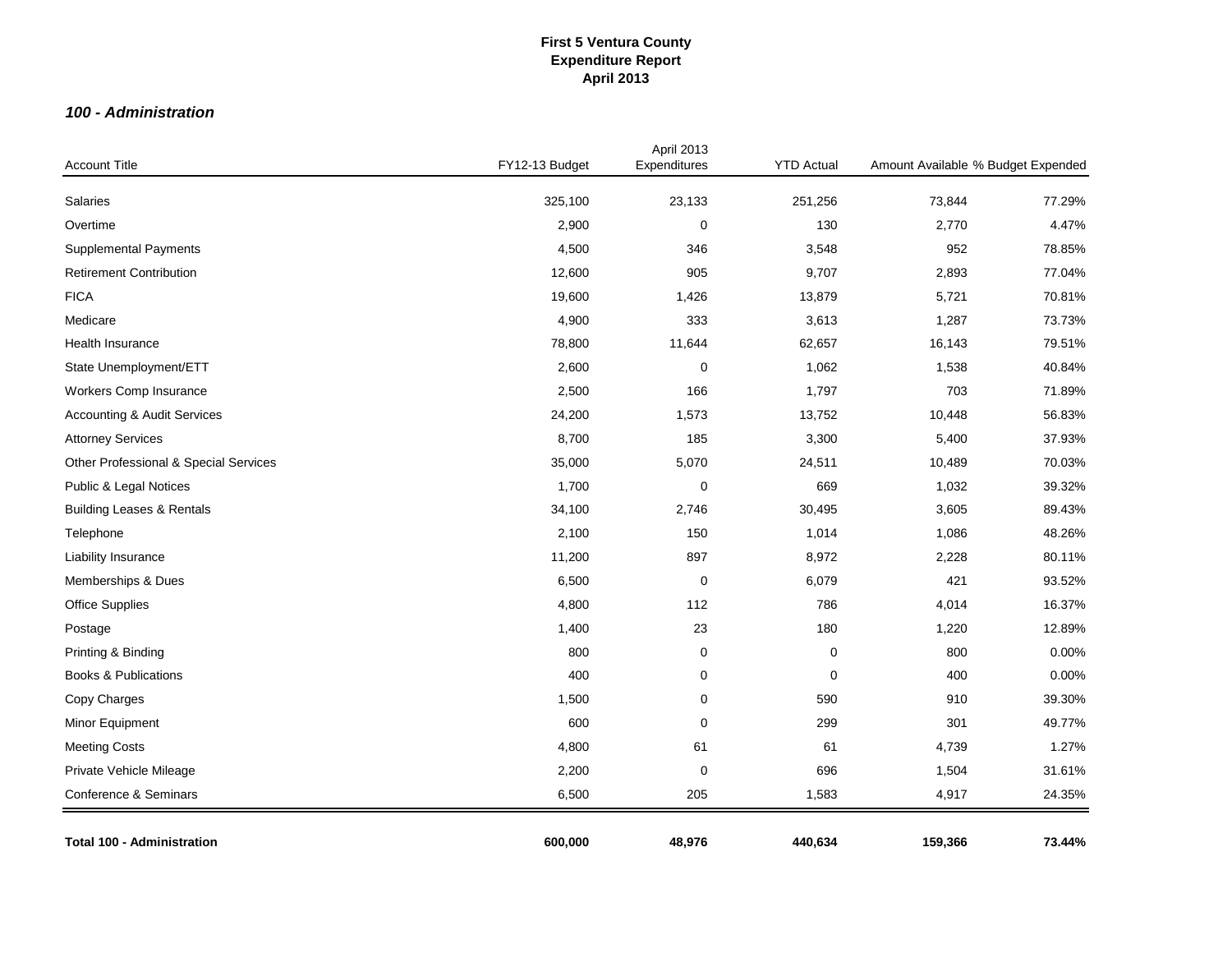# *105 - Equipment*

| <b>Account Title</b>         | FY12-13 Budget | April 2013<br>Expenditures | <b>YTD Actual</b> | Amount Available % Budget Expended |          |
|------------------------------|----------------|----------------------------|-------------------|------------------------------------|----------|
| Minor Equipment              | 5,000          |                            |                   | 5,000                              | $0.00\%$ |
| <b>Total 105 - Equipment</b> | 5,000          | 0                          |                   | 5,000                              | $0.00\%$ |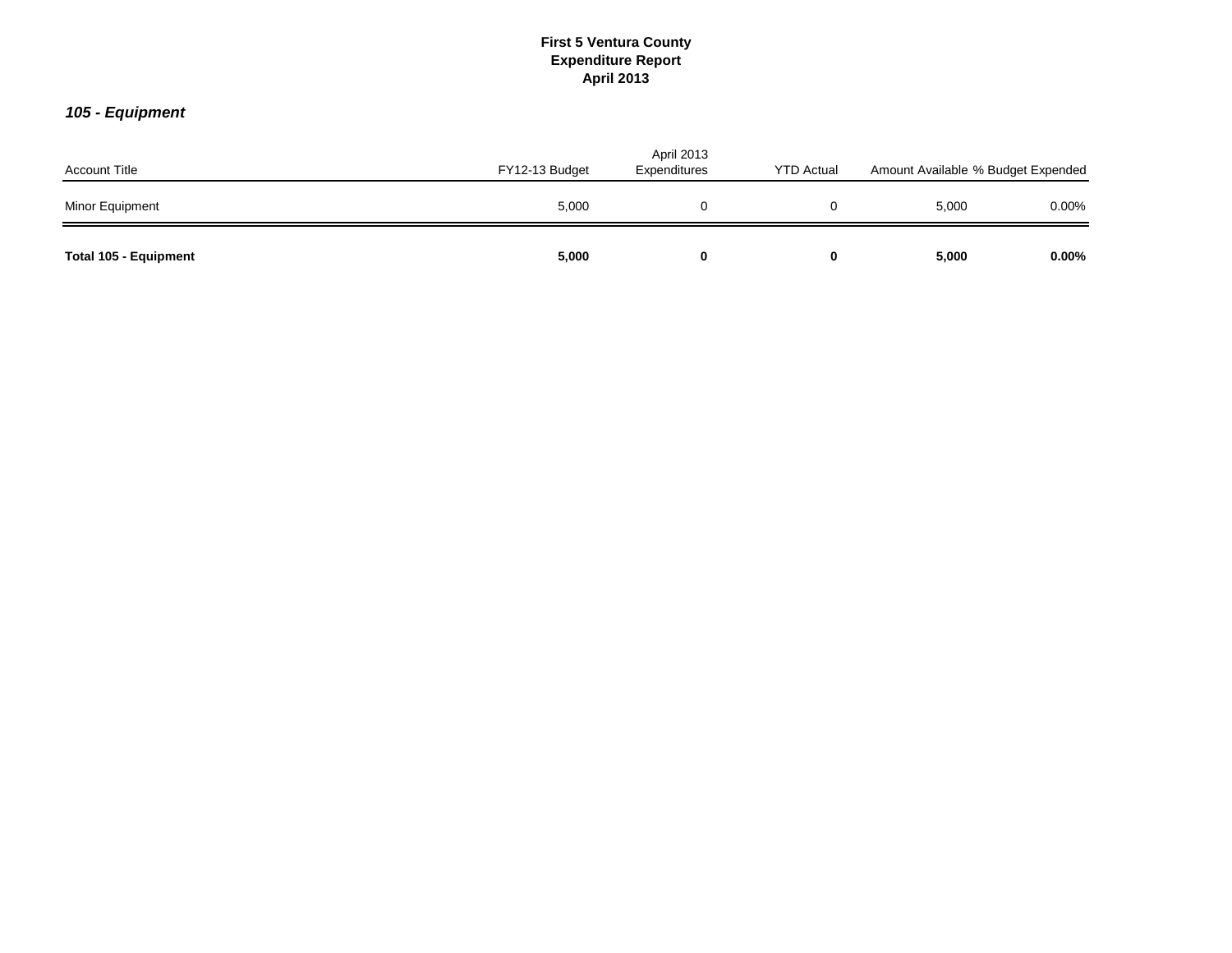# *110 - Community Outreach & Education*

| <b>Total 110 - Community Outreach &amp; Education</b> | 190,000        | 14,308                     | 109,325           | 80,675                             | 57.54%   |
|-------------------------------------------------------|----------------|----------------------------|-------------------|------------------------------------|----------|
| Web Site                                              | 6,000          | 750                        | 2,500             | 3,500                              | 41.67%   |
| <b>Community Events/Sponsorships</b>                  | 5,000          | 100                        | 4,885             | 115                                | 97.70%   |
| Collateral                                            | 5,000          | 0                          | 1,463             | 3,537                              | 29.26%   |
| <b>Outreach &amp; Education Materials</b>             | 5,500          | 0                          | 0                 | 5,500                              | $0.00\%$ |
| Good for Kids                                         | 6,500          | 4,500                      | 6,500             | $\Omega$                           | 100.00%  |
| Information Campaign                                  | 32,000         | 0                          | 4,608             | 27,393                             | 14.40%   |
| <b>Operating Expenses</b>                             | 16,000         | 720                        | 8,835             | 7,165                              | 55.22%   |
| Staffing                                              | 114,000        | 8,238                      | 80,535            | 33,465                             | 70.64%   |
| <b>Account Title</b>                                  | FY12-13 Budget | April 2013<br>Expenditures | <b>YTD Actual</b> | Amount Available % Budget Expended |          |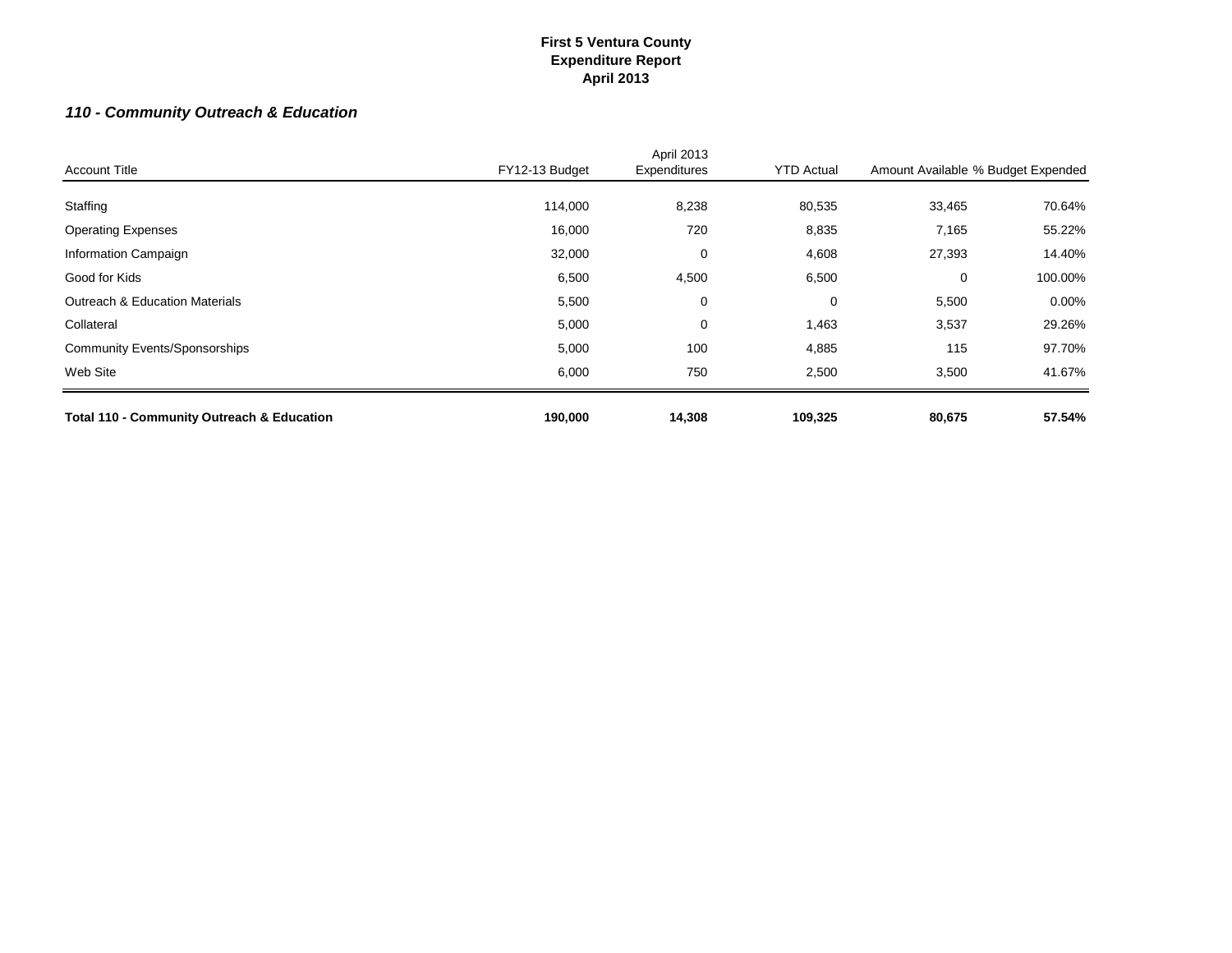# *120 - Results Based Accountability*

| <b>Account Title</b>                                                                           | FY12-13 Budget | April 2013<br>Expenditures | <b>YTD Actual</b> | Amount Available % Budget Expended |          |
|------------------------------------------------------------------------------------------------|----------------|----------------------------|-------------------|------------------------------------|----------|
|                                                                                                |                |                            |                   |                                    |          |
| Staffing                                                                                       | 85,000         | 7,039                      | 64,003            | 20,997                             | 75.30%   |
| <b>Operating Expenses</b>                                                                      | 30,000         | 341                        | 10,945            | 19,055                             | 36.48%   |
| <b>GEMS Systems Contract</b>                                                                   | 135,000        | 7,625                      | 107,000           | 28,000                             | 79.26%   |
| <b>Evaluation Contract</b>                                                                     | 34,450         | 8,000                      | 30,450            | 4,000                              | 88.39%   |
| <b>Capacity Building Activities</b>                                                            | 25,000         | 0                          | 11,405            | 13,595                             | 45.62%   |
| Allocated to Initiative, not yet contracted (GEMS \$5,000 and<br>Evaluation Services \$15,550) | 20,550         | 0                          | 0                 | 20,550                             | $0.00\%$ |
|                                                                                                |                |                            |                   |                                    |          |
| <b>Total 120 - Results Based Accountability</b>                                                | 330,000        | 23,005                     | 223,803           | 106,197                            | 67.82%   |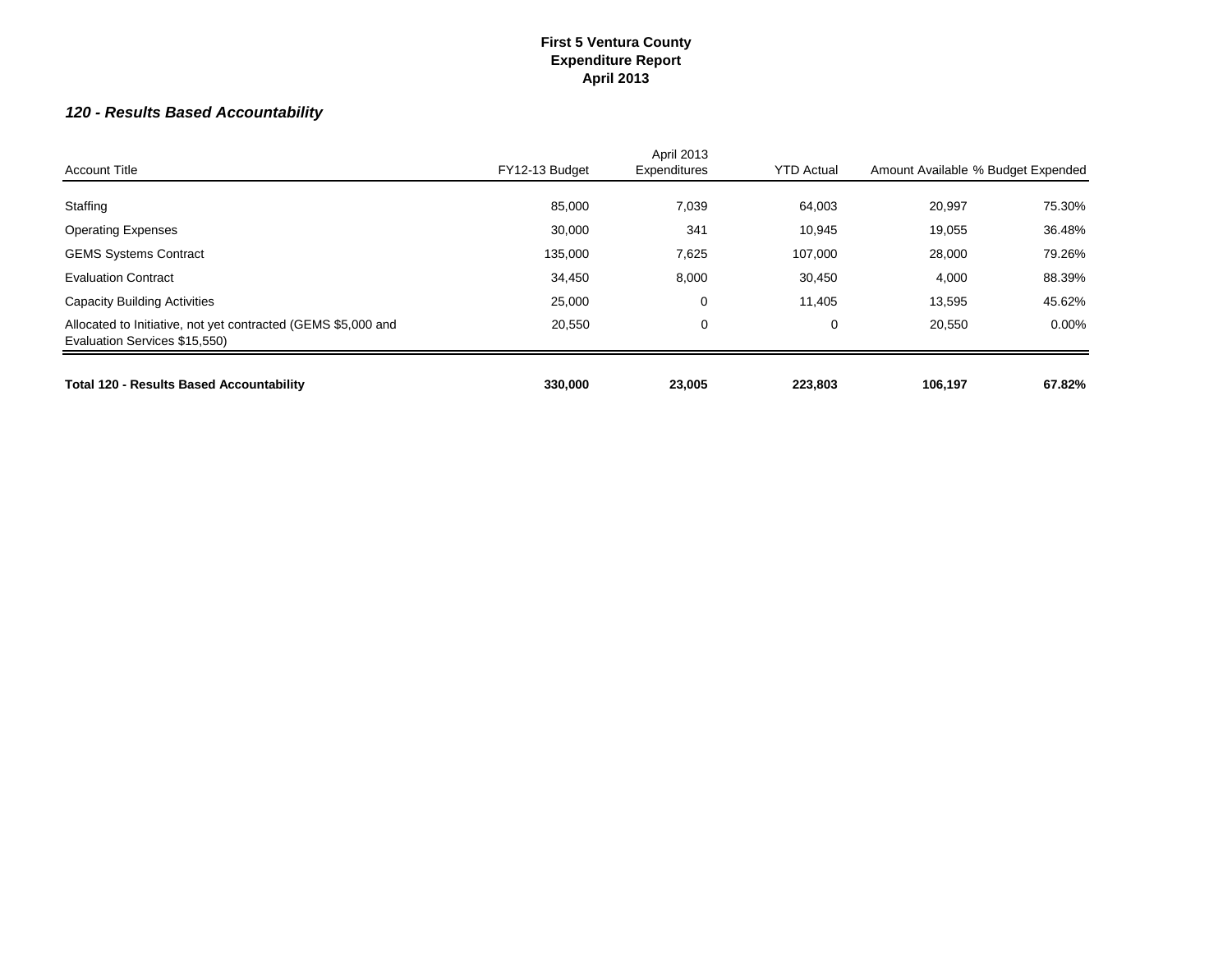# *130 - Program Management*

| <b>Account Title</b>                   | FY12-13 Budget | April 2013<br>Expenditures | <b>YTD Actual</b> | Amount Available % Budget Expended |        |
|----------------------------------------|----------------|----------------------------|-------------------|------------------------------------|--------|
| Salaries                               | 229,700        | 17,595                     | 179,703           | 49,997                             | 78.23% |
| Overtime                               | 400            | 0                          | $\pmb{0}$         | 400                                | 0.00%  |
| <b>Retirement Contribution</b>         |                | 528                        |                   | 1,609                              | 77.02% |
|                                        | 7,000          |                            | 5,391             |                                    |        |
| <b>FICA</b>                            | 14,400         | 1,070                      | 10,956            | 3,444                              | 76.08% |
| Medicare                               | 3,400          | 250                        | 2,568             | 832                                | 75.54% |
| Health Insurance                       | 74,300         | 9,947                      | 57,709            | 16,591                             | 77.67% |
| State Unemployment/ETT                 | 2,100          | $\mathbf 0$                | 1,005             | 1,096                              | 47.83% |
| Workers Comp Insurance                 | 1,800          | 126                        | 1,292             | 508                                | 71.80% |
| <b>Accounting &amp; Audit Services</b> | 23,100         | 1,512                      | 12,237            | 10,863                             | 52.97% |
| <b>Attorney Services</b>               | 8,300          | 177                        | 3,171             | 5,129                              | 38.20% |
| Other Professional & Special Services  | 17,800         | 217                        | 2,621             | 15,179                             | 14.72% |
| Public & Legal Notices                 | 1,700          | 56                         | 112               | 1,588                              | 6.57%  |
| <b>Building Leases &amp; Rentals</b>   | 32,800         | 2,638                      | 29,299            | 3,501                              | 89.33% |
| Telephone                              | 2,000          | 144                        | 974               | 1,026                              | 48.69% |
| Liability Insurance                    | 10,800         | 862                        | 8,620             | 2,180                              | 79.81% |
| Memberships & Dues                     | 6,200          | 0                          | 5,747             | 453                                | 92.70% |
| <b>Office Supplies</b>                 | 4,600          | 108                        | 636               | 3,964                              | 13.82% |
| Postage                                | 1,000          | $\mathbf 0$                | $\pmb{0}$         | 1,000                              | 0.00%  |
| Printing & Binding                     | 800            | 0                          | $\mathbf 0$       | 800                                | 0.00%  |
| <b>Books &amp; Publications</b>        | 300            | 0                          | $\mathbf 0$       | 300                                | 0.00%  |
| Copy Charges                           | 1,300          | $\pmb{0}$                  | 566               | 734                                | 43.58% |
| Minor Equipment                        | 600            | 0                          | 287               | 313                                | 47.82% |
| <b>Meeting Costs</b>                   | 3,800          | $\mathbf 0$                | 123               | 3,677                              | 3.24%  |
| Private Vehicle Mileage                | 3,300          | 143                        | 1,859             | 1,441                              | 56.33% |
| Conference & Seminars                  | 8,500          | 1,024                      | 3,919             | 4,581                              | 46.11% |
| Total 130 - Program Management         | 460,000        | 36,396                     | 328,796           | 131,204                            | 71.48% |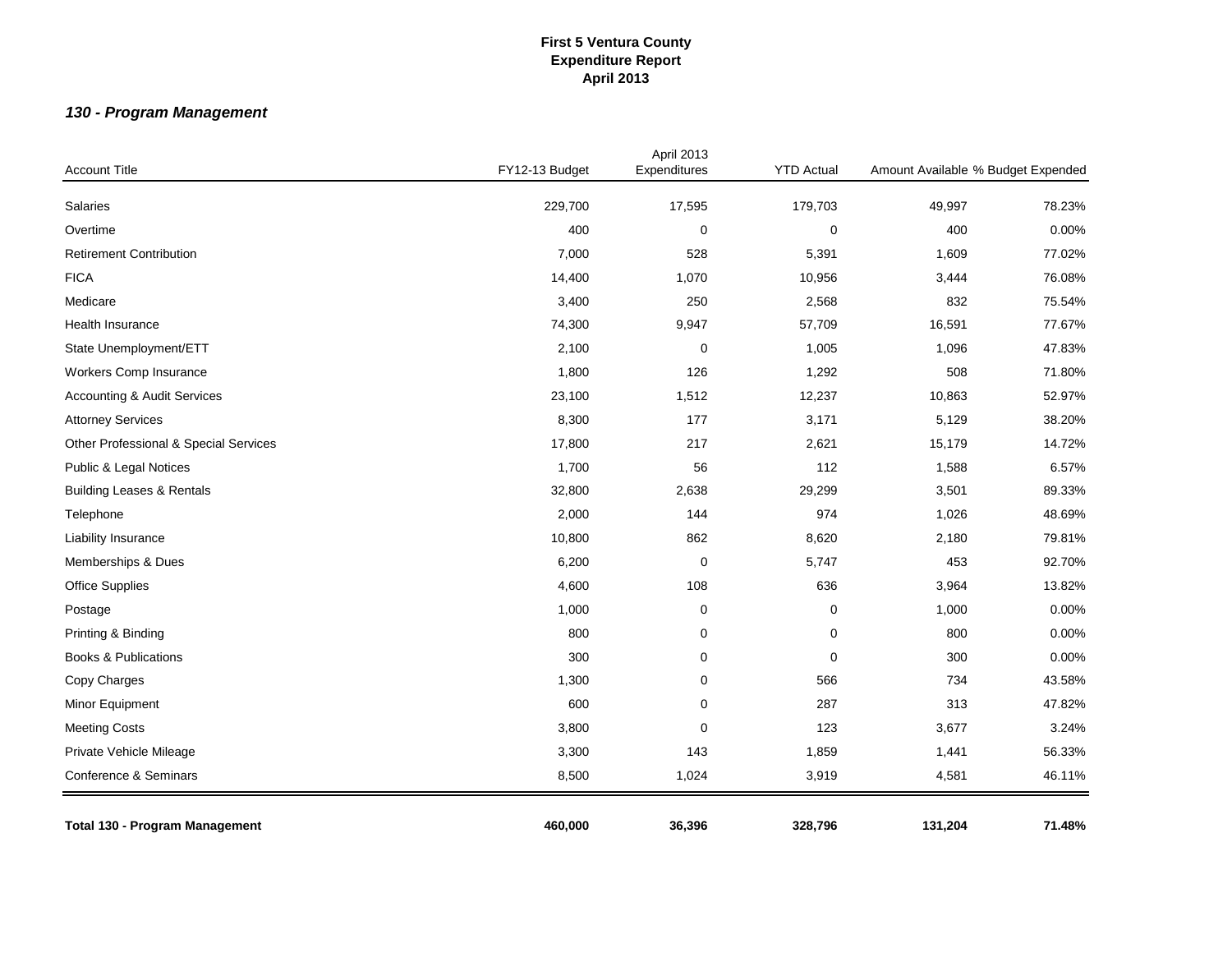# *290 - Resource Development*

| <b>Total 290 - Resource Development</b> | 90,000         | 6,616                             | 54,821            | 35,179                             | 60.91%   |
|-----------------------------------------|----------------|-----------------------------------|-------------------|------------------------------------|----------|
| Partnership Development                 | 5.000          | 0                                 | 1,601             | 3,399                              | 32.02%   |
| Friends of First 5                      | 6,500          | 0                                 | 0                 | 6,500                              | $0.00\%$ |
| NfL Sustainability Mini Grants          | 8,500          | 0                                 | 750               | 7,750                              | 8.82%    |
| <b>Operating Expenses</b>               | 14,500         | 1,321                             | 8,047             | 6,453                              | 55.50%   |
| Staffing                                | 55,500         | 5,294                             | 44,423            | 11,077                             | 80.04%   |
| <b>Account Title</b>                    | FY12-13 Budget | <b>April 2013</b><br>Expenditures | <b>YTD Actual</b> | Amount Available % Budget Expended |          |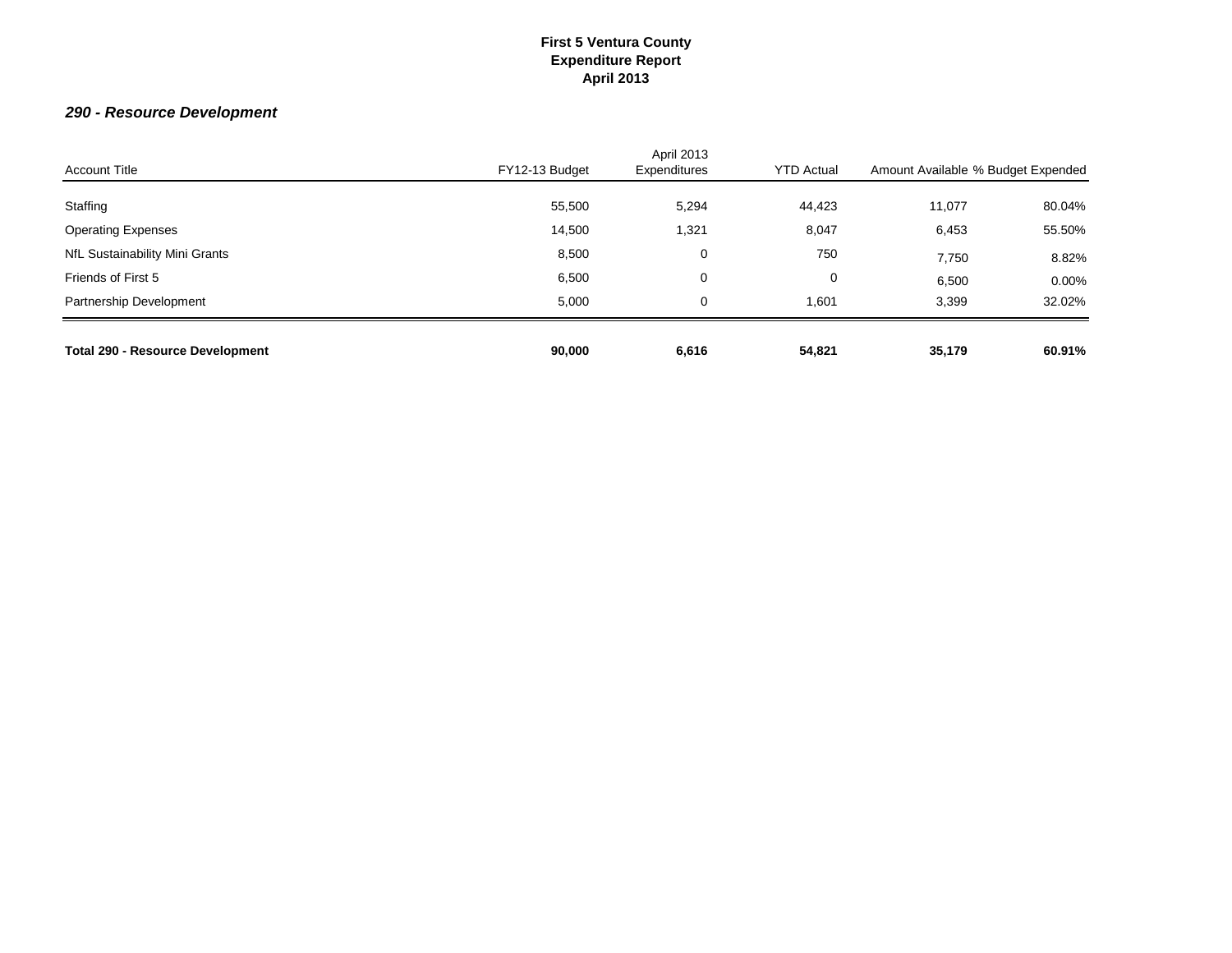### *165 - Countywide Specialized Strategies*

| Contractor/Program Name                                                          | Payment<br>Method | FY12-13 Budget | April 2013<br>Expenditures | <b>YTD Actual</b> | Amount Available % Budget Expended |                   | Services<br><b>Billed</b><br>Through |
|----------------------------------------------------------------------------------|-------------------|----------------|----------------------------|-------------------|------------------------------------|-------------------|--------------------------------------|
| VCPH- Regional Health Professionals                                              | Q                 | 757,500        | $\mathbf 0$                | 323,544           | 433,956                            | 42.71%            | Dec                                  |
| VC Behavioral Health- Triple P/Parent Support                                    | Q                 | 497,500        | 94,538                     | 200,516           | 296,984                            | 40.30%            | Dec                                  |
| Clinicas - Oral Health                                                           | M                 | 126,000        | 10,307                     | 69,146            | 56,854                             | 54.88%            | Mar                                  |
| SB/VC Mobile Dental Disease Clinic                                               | Q                 | 144,000        | 44,206                     | 113,857           | 30,143                             | 79.07%            | Mar                                  |
| SB/VC - Fluoride Varnish - Dental Providers                                      | Q                 | 65,000         | 20,632                     | 49,978            | 15,022                             | 76.89%            | Mar                                  |
| VCPH- Fluoride Varnish - Medical Providers                                       | Q                 | 65,000         | 14,959                     | 37,836            | 27,164                             | 58.21%            | Mar                                  |
| VCPH - Prenatal Support and Care                                                 | Q                 | 50,000         | $\mathbf 0$                | 26,642            | 23,358                             | 53.28%            | Dec                                  |
| Landon Pediatric-Developmental Screen./Surv. in Medical<br>Setting               | Q                 | 100,000        | 24,318                     | 82,754            | 17,246                             | 82.75%            | Mar                                  |
| Landon Pediatric-Reach Out and Read                                              | Q                 | 25,000         | 6,480                      | 22,892            | 2,108                              | 91.57%            | Mar                                  |
| Mixteco - Puentes Program                                                        | Q                 | 80,000         | 0                          | 34,906            | 45,094                             | 43.63%            | Dec                                  |
| Interface-2-1-1 Ventura County                                                   | M                 | 100,000        | 8,333                      | 75,000            | 25,000                             | 75.00%            | Mar                                  |
| Community Action of Ventura County - Benefits Calculator                         | D                 | 10,000         | $\mathbf 0$                | 4,712             | 5,288                              | 47.12%            | Jan                                  |
| VC HSA - Child Welfare Systems Change                                            | D                 | 55,000         | $\mathbf 0$                | 25,000            | 30,000                             | 45.45%            | Dec                                  |
| VCCF - Ventura County Together                                                   | One-Time          | 12,500         | $\mathbf 0$                | 12,500            | 0                                  | 100.00% Completed |                                      |
| F5VC - Obesity Prevention                                                        |                   | 133,724        | 6,250                      | 70,464            | 63,260                             | 52.69%            | Apr                                  |
| F5VC - Resource Materials/Supplies for Homeless Families<br>$(7/1/12 - 6/30/13)$ |                   | 18,000         | 0                          | 1,000             | 17,000                             | 5.56%             |                                      |
| <b>Total 165 - Countywide Specialized Strategies</b>                             |                   | 2,239,224      | 230,021                    | 1,150,748         | 1,088,476                          | 51.39%            |                                      |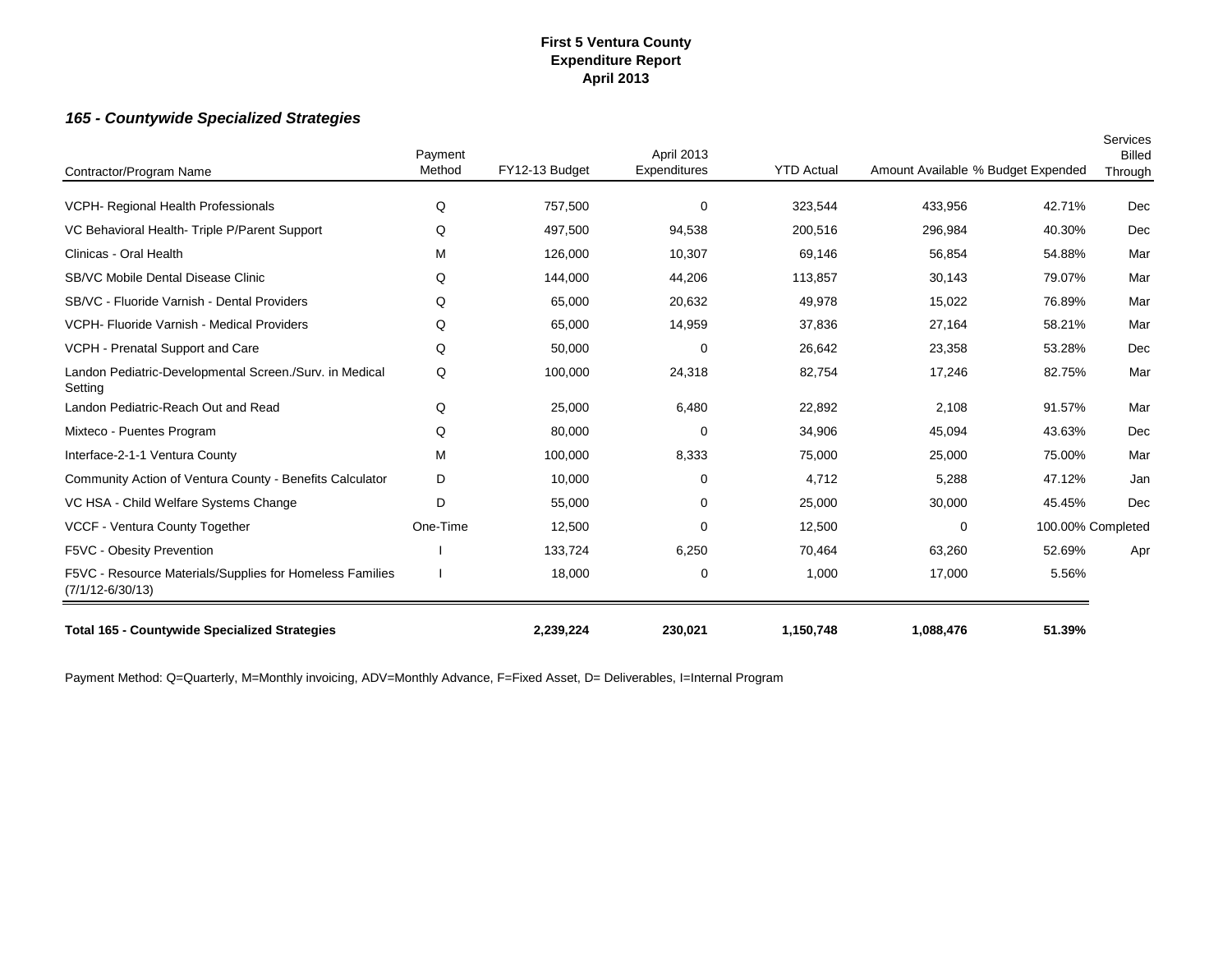### *Countywide Preschool Efforts:*

### *190 - Preschool for All*

| Contractor/Program Name                                 | Payment<br>Method | FY12-13 Budget | April 2013<br>Expenditures | <b>YTD Actual</b> | Amount Available % Budget Expended |        | <b>Services</b><br><b>Billed</b><br>Through |
|---------------------------------------------------------|-------------------|----------------|----------------------------|-------------------|------------------------------------|--------|---------------------------------------------|
| VCOE - Quality Rating and Improvement System (QRIS)     | Q                 | 1,580,000      | 425,957                    | 725,432           | 854,568                            | 45.91% | Mar                                         |
| F5VC - QRIS                                             |                   | 138,350        | 3,551                      | 30,992            | 107,358                            | 22.40% | Apr                                         |
| VUSD - Portola Preschool Expansion (1/1/13-6/30/13)     | Q                 | 50,347         | 0                          | 0                 | 50,347                             | 0.00%  |                                             |
| CDI - South Oxnard Preschool Expansion (1/1/13-6/30/13) | Q                 | 59,586         | 0                          | 0                 | 59,586                             | 0.00%  |                                             |
| Total 190 - Preschool for All                           |                   | 1,828,283      | 429,508                    | 756,424           | 1,071,859                          | 41.37% |                                             |
| 200 - C.A.R.E.S. Project                                |                   |                |                            |                   |                                    |        |                                             |
| Contractor/Program Name                                 | Payment<br>Method | FY12-13 Budget | April 2013<br>Expenditures | <b>YTD Actual</b> | Amount Available % Budget Expended |        | <b>Services</b><br><b>Billed</b><br>Through |
| VCOE - C.A.R.E.S. Plus                                  | Q                 | 400,000        | 41.074                     | 112,548           | 287,452                            | 28.14% | Mar *                                       |
| F5VC - C.A.R.E.S. Plus Coordination                     |                   | 15,000         | 1,455                      | 12,024            | 2,976                              | 80.16% | Apr                                         |
| Total 200 - C.A.R.E.S. Project                          |                   | 415,000        | 42,529                     | 124,573           | 290,427                            | 30.02% |                                             |
| Total 190/200 - Countywide Preschool Efforts            |                   | 2,243,283      | 472,037                    | 880,997           | 1,362,286                          | 39.27% |                                             |

\*NOTE: Stipends, which represent the majority of costs, are paid at year-end.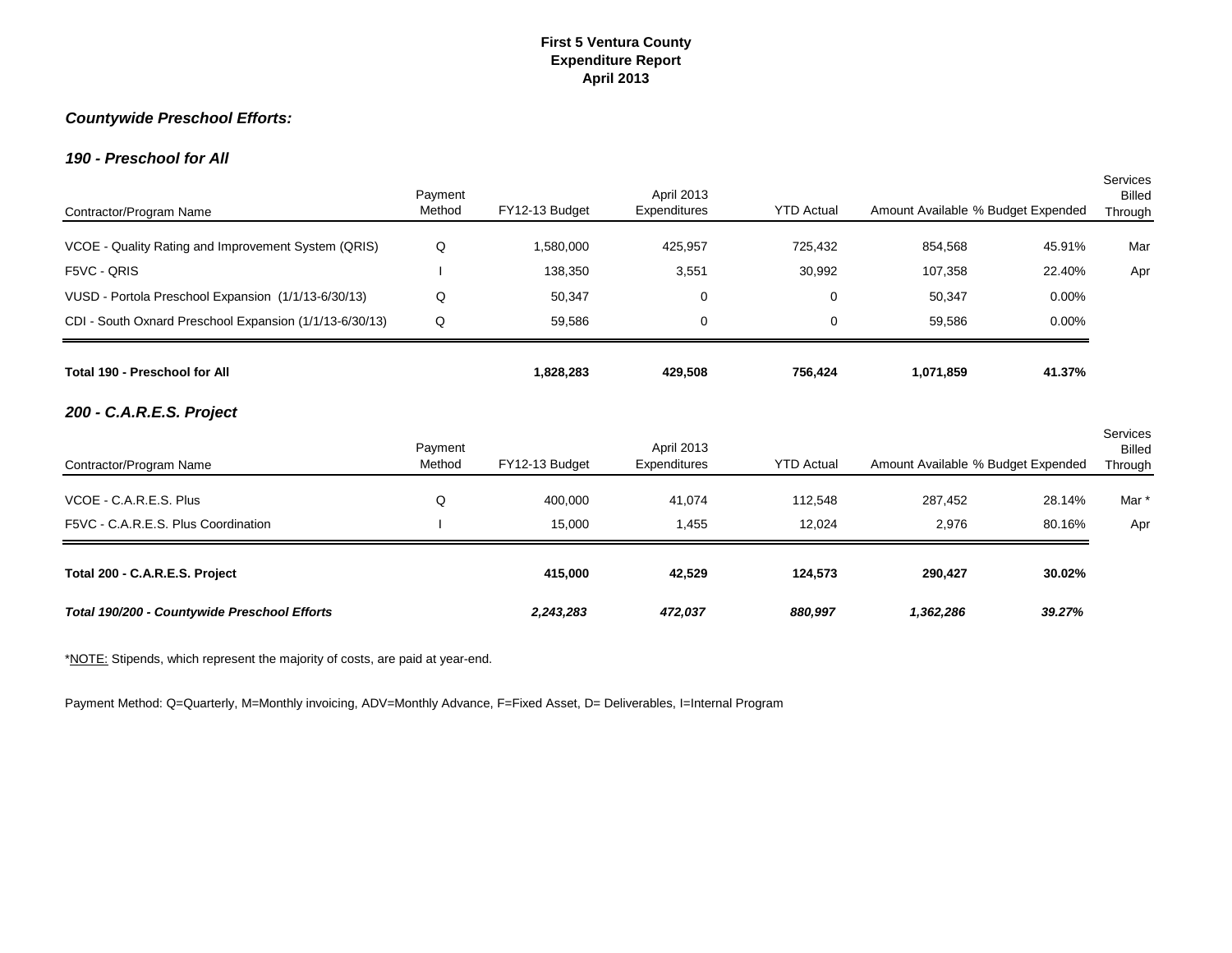### *250 - Neighborhoods for Learning*

| Contractor/Program Name                       | Payment<br>Method | FY12-13 Budget | <b>April 2013</b><br>Expenditures | <b>YTD Actual</b> | Amount Available % Budget Expended |        | Services<br><b>Billed</b><br>Through |
|-----------------------------------------------|-------------------|----------------|-----------------------------------|-------------------|------------------------------------|--------|--------------------------------------|
| Conejo Valley NfL                             | Q                 | 604,243        | 0                                 | 260,639           | 343,604                            | 43.13% | Dec                                  |
| Hueneme/South Oxnard NfL                      | ADV               | 745,985        | 0                                 | 490,901           | 255,084                            | 65.81% | Apr                                  |
| Moorpark/Simi Valley NfL                      | ADV               | 1,059,051      | 0                                 | 879,895           | 179,156                            | 83.08% | Apr                                  |
| Oak Park NfL                                  | Q                 | 65,096         | $\mathbf 0$                       | 34,666            | 30,430                             | 53.25% | Dec                                  |
| Ocean View NfL                                | M                 | 311,440        | 29,420                            | 216,199           | 95,241                             | 69.42% | Mar                                  |
| Ojai Valley NfL                               | ADV               | 200,365        | $\Omega$                          | 120,066           | 80,299                             | 59.92% | Apr                                  |
| Oxnard NfL                                    | M                 | 1,467,855      | 180,693                           | 866,623           | 601,232                            | 59.04% | Mar                                  |
| Pleasant Valley NfL                           | M                 | 431,220        | 51,158                            | 305,123           | 126,097                            | 70.76% | Mar                                  |
| Rio NfL                                       | Q                 | 438,990        | 0                                 | 45,572            | 393,418                            | 10.38% | Sept                                 |
| Santa Clara Valley NfL                        | ADV               | 558,628        | $(101)$ *                         | 323,850           | 234,778                            | 57.97% | Jan                                  |
| Ventura NfL                                   | Q                 | 810,174        | 200,928                           | 584,300           | 225,874                            | 72.12% | Mar                                  |
| <b>Total 250 - Neighborhoods for Learning</b> |                   | 6,693,047      | 462,098                           | 4,127,834         | 2,565,213                          | 61.67% |                                      |

\* Reflects a prior year credit